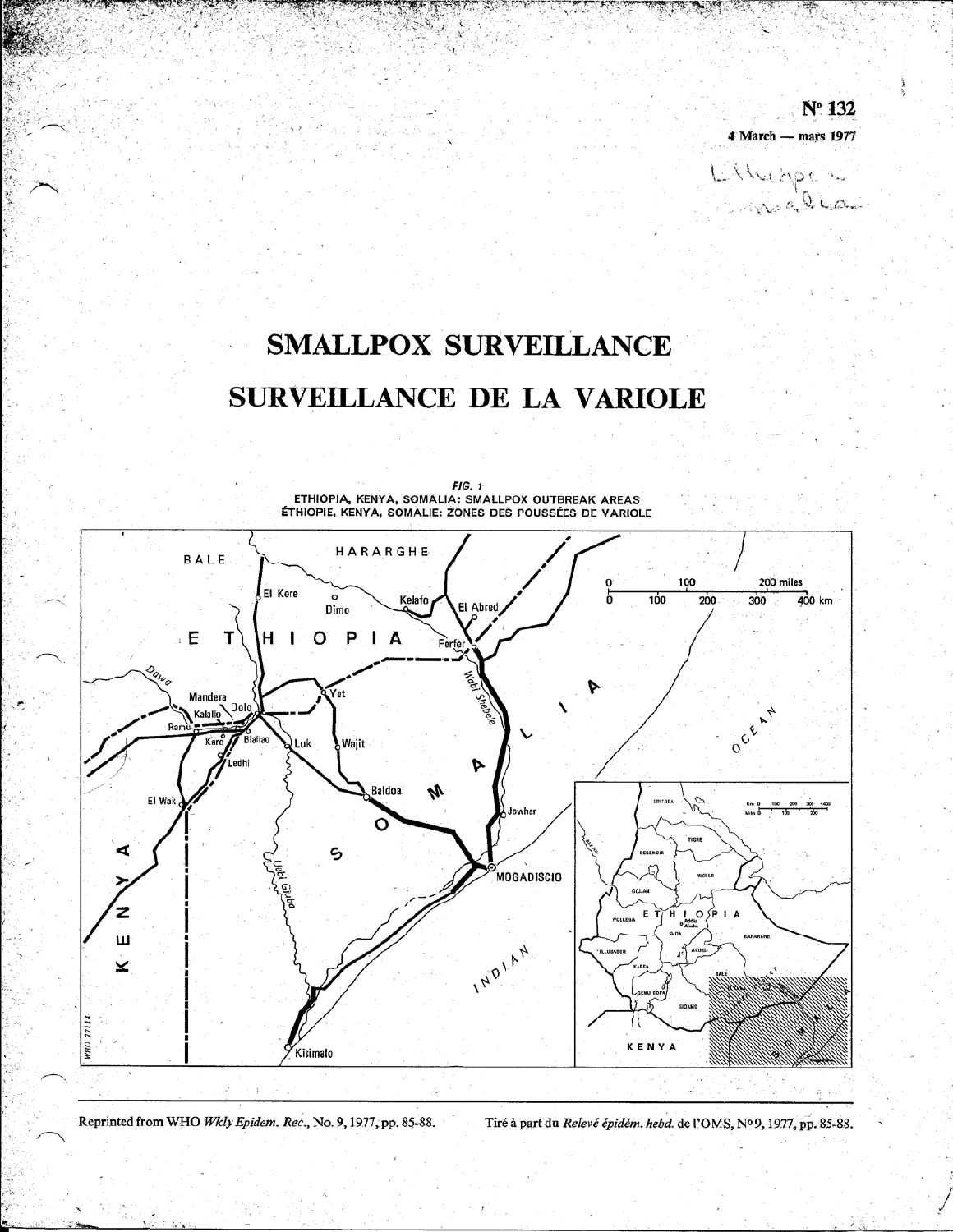#### SMALLPOX SURVEILLANCE

KENYA. - As of 2 March, no additional case has been reported from Mandera District of Kenya since the date of onset of the last case on 5 February 1977.<sup>1</sup> Information on all five cases notified so far is summarized in the Table below:

#### SURVEILLANCE DE LA VARIOLE

KENYA.  $-$  Au 2 mars, aucun cas supplémentaire n'avait ete signale dans le district de Mandera au Kenya depuis l'apparition  $\therefore$ du dernier cas le 5 février 1977.<sup>1</sup> Les informations qu'on possè de sur les cinq cas déclarés jusqu'à présent sont résumées dans le Tableau ci-dessous:

| Case<br>No.<br>Cas No | Age                                   | <b>Sex</b><br>Sexe | Vaccination<br>history<br><b>Antécédents</b><br>de vaccination | Laboratory<br>Date of Onset<br>Confirmation<br>of rash<br>Confirmation<br>Date<br>d'apparition<br>au.<br>laboratoire<br>de l'éruption |                       | Source                                                                                                                                                           | تمد                 |
|-----------------------|---------------------------------------|--------------------|----------------------------------------------------------------|---------------------------------------------------------------------------------------------------------------------------------------|-----------------------|------------------------------------------------------------------------------------------------------------------------------------------------------------------|---------------------|
| ı.<br>Index           | Adult<br>adulte                       | Male<br>masculin   | 9<br>9                                                         | 26 December<br>26 decembre                                                                                                            |                       | Not yet identified but believed to have<br>been exposed to smallpox in Somalia.<br>Non encore identifiée; le sujet aurait été<br>exposé à la variole en Somalie. |                     |
| 2.                    | 23 years<br>$23$ ans                  | Female<br>féminin  | No.<br>non                                                     | 9 January<br>9 janvier                                                                                                                | Yes<br>oui            | Case 1 (sister of Case 1)<br>Cas 1 (sœur du cas 1)                                                                                                               |                     |
| 3.                    | 5 years<br>5 ans                      | Female<br>féminin  | No.<br>non                                                     | 22 January<br>22 janvier                                                                                                              | Yes<br><b>Cui</b>     | Case 2 (daughters of Case 2)                                                                                                                                     | $\tau_{\rm{max}}$ : |
| 4.                    | Female<br>3 years<br>féminin<br>3 ans |                    | No<br>non                                                      | 27 January<br>27 janvier                                                                                                              | Yes<br>oui            | Cas 2 (filles du cas 2).                                                                                                                                         | ÷                   |
| 5.                    | 4 months<br>4 mois                    | Female<br>féminin  | No<br>non                                                      | 5 February<br>5 février                                                                                                               | pending<br>en attente | Case 3 or 4 (daughter of case 2)<br>Cas 3 ou 4 (fille du cas 2).                                                                                                 |                     |

Mandera District (estimated population 100 000, surface area 26 000 km2) is a desert area and the majority of the population is nomadic. Frequent population movements between Mandera and neighbouring areas of Ethiopia and Somalia are common. A routine smallpox vaccination programme has been maintained in the district by local vaccination teams with an estimated coverage of  $80\%$ , and surveillance activities have been intensified recently as a result of the outbreak in Somalia.

Although Kenya has been free of endemic smallpox since 1969, Mandera District was at particular risk from previously endemic areas of Ethiopia until August 1976, and from Somalia, where smallpox was imported into Mogadishu, the capital, in August 1976 resulting in low-level transmission which continued until January 1977. In the past, importations from Ethiopia have been recorded in Mandera District with a total of 46 cases in March and April of 1971 and With four cases in January and February of 1974.

According to information gathered by the Kenyan surveillance team in Mandera District, the index case travelled from Mogadishu to Blahao, a Somali border town adjacent to Mandera, arriving on 20 December (Fig. 1). He first visited his brother in Kalalio and then, his mother, sister and other family members in Ledhi around 25 December. He developed the rash on 26 December when he was in Ledhi, a typical nomadic settlement of about ten small huts. On 29 December, when the Mandera District smallpox surveillance team visited the family after a report by members of the public of this illness, they were informed that the patient had already left for Somalia. On 9 January, in Ledhi, Case No. 2, the sister, developed a rash and on 13 January when relatives reported her illness, the team visited her and her family for investigation and collected a specimen.

In late January, the family group of 11 people moved north from Ledhi to Karo, 13 km south of the Ethiopian border and 27 km south-west of Mandera, travelling for one day through semidesert areas and setting up an encampment of two temporary huts. On 26 January, the surveillance team was able to locate this new settlement and on 27 January the Mandera team was reinforced by additional teams from Nairobi.

Of the 11 member family group, four cases (the sister and her three children) have been identified as sulfenng from smallpox. The remaining seven family members are vaccinated and currently in good health and they remain in Karo under surveillance by Kenyan health authorities.. Water, food and necessacy commodities are being provided to them to prevent their further movement.

' See No. 6, p. 62.

Le district de Mandera (population estimée à 100 000 habitants, superficie de 26 000 km<sup>2</sup>) est une région désertique et la majorité de Ia population est nomade. Etant donne Ia frequence des deplacements entre Mandera et les regions voismes d'Ethiopie et de Somalie, des operations de vaccination systematiques continuent d'etre menees par des equipes locales qui realisent une couverture estimee a 80%. D'autre part, on a recemment intensifie les activites de surveillance à la suite de l'épidémie de Somalie.

Bien que le Kenya soit indemne de variole endemique depuis 1969, le district de Mandera etait soumis a un risque partieulier d'importation en provenance des régions d'Ethiopie où la maladie a été endémique jusqu'en août 1976 et de la Somalie où la variole a été importée à Mogadiscio, la capitale, en août 1976, et où une transmission de faible degré s'est maintenue jusqu'en janvier 1977. On avait deja signale autrefois des importations d'Ethiopie dans le district de Mandera où il y avait eu un total de 46 cas en mars et avril 1971, puis quatre cas en janvier et fevrier 1974.

D'après les informations recueillies par l'équipe de surveillance kényane dans le district de Mandera, le cas initial s'est rendu de Mogadiscio a Blahao, ville frontaliere somalienne, ou il est arrive le 20 décembre  $(Fig. 1)$ . Il a d'abord rendu visite à son frère à Kalalio, puis à sa mère, à sa sœur et à d'autres membres de sa famille habitant Ledhi vers le 25 décembre. L'éruption est apparue le 26 decembre alors qu'il etait a Ledhi, etablissement nomade typique compose d'une dizaine de petites buttes. Le 29 decembre, l'equipe de surveillance de Ia variole du district de Mandera se rendait auprès de la famille après que des gens lui eurent signalé le cas, et apprenait que le malade était déjà parti pour la Somalie.<br>Le 9 janvier, à Ledhi, le cas N° 2 — la sœur — présentait une éruption et le 13 janvier l'équipe, avisée par la famille, se rendait auprès de la malade et de sa famille pour faire son enquête et prélever un échantillon spécimen.

A Ia fin de janvier, le groupe familial qui comptait 11 personnes s'est déplacé vers le nord, quittant Ledhi pour gagner Karo à 13 km au sud-ouest de Mandera; il a voyagé une journée à travers des zones semi-déser-tiques et installé un campement formé de deux huttes temporaires. Le 26 janvier, l'équipe de surveillance a pu localiser ce nouvel établissement et, le 27 janvier, l'équipe de Mandera a été renforcée par des équipes supplémentaires venues de Nairobi.

Des 11 membres de la famille, quatre (la sœur et ses trois enfants) ont été reconnus atteints de variole. Les sept autres sont vaccinés et actuellement en bonne santé, et ils restent à Karo sous la surveil. lance des services de santé kényans. De l'eau, des produits alimentaires et des objets de première nécessité leur sont fournis ; pour éviter qu'ils ne se déplacent à nouveau.

' Voir NO 6, p. 62.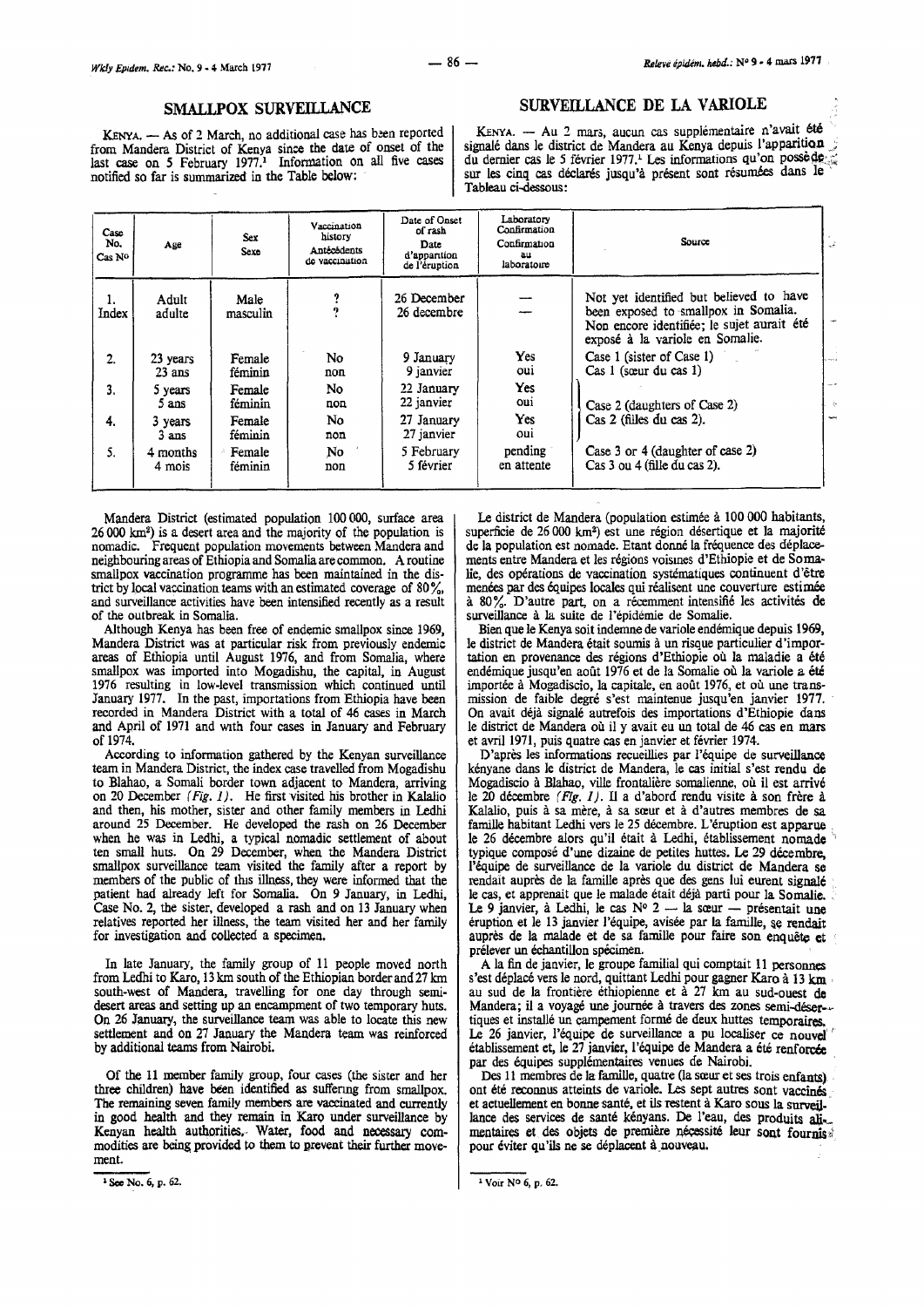Currently 30 trained Kenyan staff, including seven supervisors and provincial and district medical officers, and two WHO epidemiologists are engaged in active containment vaccination in settlements surrounding Karo. Concurrently a search for smallpox suspects and collection of rumours at watering points and in border areas from Mandera to Ramu (Ethiopian border) and from Mandera to El Wak (Somali border) are being carried out. The search has included the investigation of possible contacts of the index case as well as those of Case No. 2, the sister, in the villages of Kalalio and the Dawa riverside where she gathered water for the family needs. The activities during the last three weeks have failed to detect additional cases. A special investigation was also made to search for the index case, on the assumption that he might still be, or again be, in Mandera District. Results were negative.

Preparations are being made to institute more extensive search operations in the area adjacent to the Somali border from El Wak to the sea coast.

SOMALIA. - Based on information on the movements of the index case provided by the Kenyan team, intensive investigations have been initiated by national and WHO joint teams on the Somali side to locate the index case who allegedly returned to Somalia. It was indicated that the patient had been receiving religious in-<br>struction in Mogadishu and thus Islamic faith schools in the city struction in Mogadishu and thus Islamic faith schools in the city were visited, but the index case was not able to be identified. It is now assumed that this Kenyan national is probably affiliated with a group of "sheikhs" travelling in the country to give religious instruction. Additional information from Kenya also indicated that the patient may have been living in a village near Jowhar, 80 km north of Mogadishu. Jowhar city and six localities of this area have been thoroughly searched with negative results. Presently the search continues primarily in areas bordering Kenya through which this man may have travelled, and the Kenyan health authorities have authorized a WHO epidemiologist in Somalia to visit the Mandera area to seek additional information.

In Mogadishu, the capital city, the search continues based on a detailed plan established for the month of February. By midmonth the house-by-house search of the nine affected districts had been completed, and by month end the six remaining of the city's 15 districts had been similarly covered. The last recorded case had an onset of rash on 17 January and thus there are presently no known cases capable of transmitting the disease in the city.

A l'heure actuelle, 30 agents kényans qualifiés - parmi lesquels sept inspecteurs et médecins de province et de district - et deux epidemiologistes de l'OMS vaccinent la population des etablissements situés autour de Karo. Simultanément, ils recherchent les cas suspects et recueillent les rumeurs aux points d'eau ainsi que dans les régions frontalières de Mandera à Ramu (frontière éthiopienne) et de Mandera à El Wak (frontière somalienne). Ils ont notamment recherché les contacts possibles du cas initial et du cas n° 2 (la sœur) dans les villages de Kalaho et sur les bords du Dawa où la sœur allait chercher l'eau nécessaire aux besoins de la famille. Aucun autre cas n 'a ete depiste au cours des trois dernieres semaines. On a également fait enquête pour trouver le cas initial, pensant qu'il pouvait être encore, ou de nouveau, dans le district de Mandera. Les résultats ont été négatifs. On se prépare maintenant a prospecter toute Ia region limitrophe de Ia frontiere somalienne depuis El Wak jusqu'au littoral.

SoMAUE. - Sur la base d'informations concernant les mouve- ments du cas initial fournis par l'equipe kenyane, les equipes associant des nationaux et du personnel de l'OMS ont entrepris des investigations intensives en territoire somalien pour reperer le malade qui serait reparti en Somalie. Ayant appris que celui-ci avait suivi un enseignement religieux a Mogadiscio, elles ont visite toutes les ecoles coraniques de la ville mais sans resultat. On pense maintenant que ce ressortissant kenyan est probablement affilie à un groupe de « cheiks » parcurrant le pays pour dispenser un enseignement religieux. D'après des informations supplémentaires reçues du Kenya, il aurait peut-être vécu dans un village près de Jowhar, à 80 km au nord de Mogadiscio. Des recherches minutieuses ont été faite sans résultat dans la ville de Jowhar et dans six localites de Ia region. A l'heure actuelle, elles se poursuivent surtout dans les régions limitrophes du Kenya que cet homme a peut-être parcourues, et les autorités sanitaires de ce pays ont autorisé un épidémiologiste de l'OMS affecté en Somalie à se rendre dans la région de Mandera pour essayer d'obtenir des informations complémentaires.

A Mogadiscio, Ia capitale, les recherches se poursuivent conformément à un plan détaillé établi pour le mois de février. Au milieu du mois, les enquêtes porte à porte dans les neuf circonscriptions touchées étaient terminées et, à la fin du mois, les six dernières circonscriptions de la ville avaient été couvertes de la même manière. Le dernier cas enregistré avait présenté un début d'éruption Ie 17 janvier; a l'heure actuelle, par copsequent, aucun cas connu ne peut transmettre Ia maladie dans Ia ville.



FIG. 2 SMALLPOX CASES BY WEEK OF ONSET - CAS DE VARIOLE PAR SEMAINE D'APPARITION